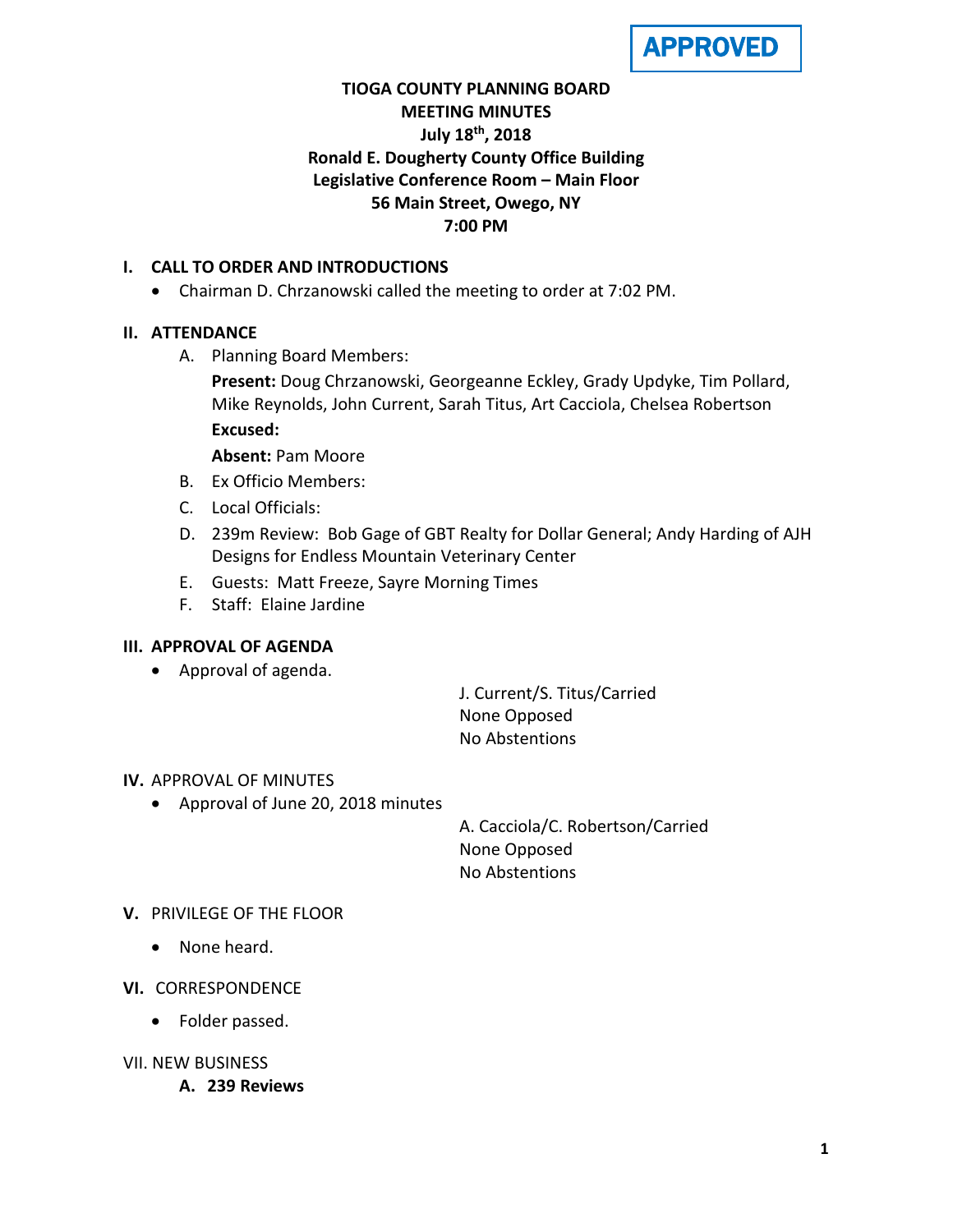## **1. County Case 2018-016: Village of Spencer, Site Plan Review, Franklin Land Associates, LLC**

The applicant is requesting site plan review approval to relocate the general retail store from its current location in the commercial plaza off of NYS Route 34 nearby to this location at 91 West Tioga Street, which is on the south side of NYS Route 34. The applicant plans to section off and subdivide approximately 2 acres surrounding the existing house on the current 7.5-acre parcel. The new retail building will be 9,100 square feet, along with parking signage, access, and all other relevant appurtenances. While much of the current parcel is within FEMA's Special Flood Hazard Area, the applicant will be avoiding locating any of the new building within the 1% annual chance floodplain.

The store at this location will have 10 – 15 employees and hours of operation will be Monday through Saturday 8:00AM to 10:00PM and Sunday 9:00AM to 9:00PM. There are a maximum of 30 vehicle trips per hour anticipated. Two LED light poles in the parking lot. Two signs will be installed – one pylon sign at the entrance and one on the building wall above the entrance.

As the area of disturbance will encompass more than one acre, the applicant is aware that a stormwater pollution prevention plan (SWPPP) must be developed and reviewed by NYS DEC.

Staff recommends approval of the site plan review with these conditions:

- The applicant obtains all required federal, state or local permits licenses and registrations.
- The Spencer Joint Planning Board submits this proposal to NYS DOT Region 9's Site Plan Review Committee for their comments.
- That the applicant works with Tioga County Public Health on the water well and septic system installations.
- That the applicant submits a SWPPP to NYS DEC for review and approval.

Bob Gage of GBT Realty then updated TCPB members with some new information. First, the store will now be 10,500 square feet to include a grocery section. Second, the driveway access will now be located to the western front of the parcel to be located across from the commercial plaza entrance on the north side of NYS Route 34, and away from the stream on the eastern side of the property. Additionally, they plan to elevate the structure so the first floor level is two-feet above the 100-year floodplain elevation. He also distributed a revised site plan and floodplain map.

**Q. D. Chrzanowski** – It looks like the stormwater practice be part leach drainage and part pond? **A. B. Gage** – Yes. It will be part infiltration basin and part pond

**B. Gage** also commented that 30 vehicle trips is only at peak time, between 4:00 and 6:00 PM daily. That number is high. I have been told there is more like 23 cars at peak hour.

**Q. S. Titus** – Will you tear down the existing structure on the property? **A. B. Gage** – Yes, that existing house will be removed. We will offer the house to be moved for anyone interested.

**Q. D. Chrzanowski** – Will you use the cut material from the pond to elevate the site? **A. B. Gage** – No, the quality of the fill is not sufficient. We will have to use engineered fill material.

**Q. A. Cacciola** – Can you please ask DG corporate to use brown or green tinted LED lighting instead of the blue? It is less harsh to human eyes and more environmentally sensitive. **A. B. Gage** – I will certainly approach corporate with this request.

**Q. T. Pollard** – Does the new information cause a change in conditions? **A. E. Jardine** – No, the new information does not change the conditions or the recommendation.

## **Motion to recommend approval of the Site Plan Review with the conditions noted:**

#### **G. Eckley/T. Pollard/Carried**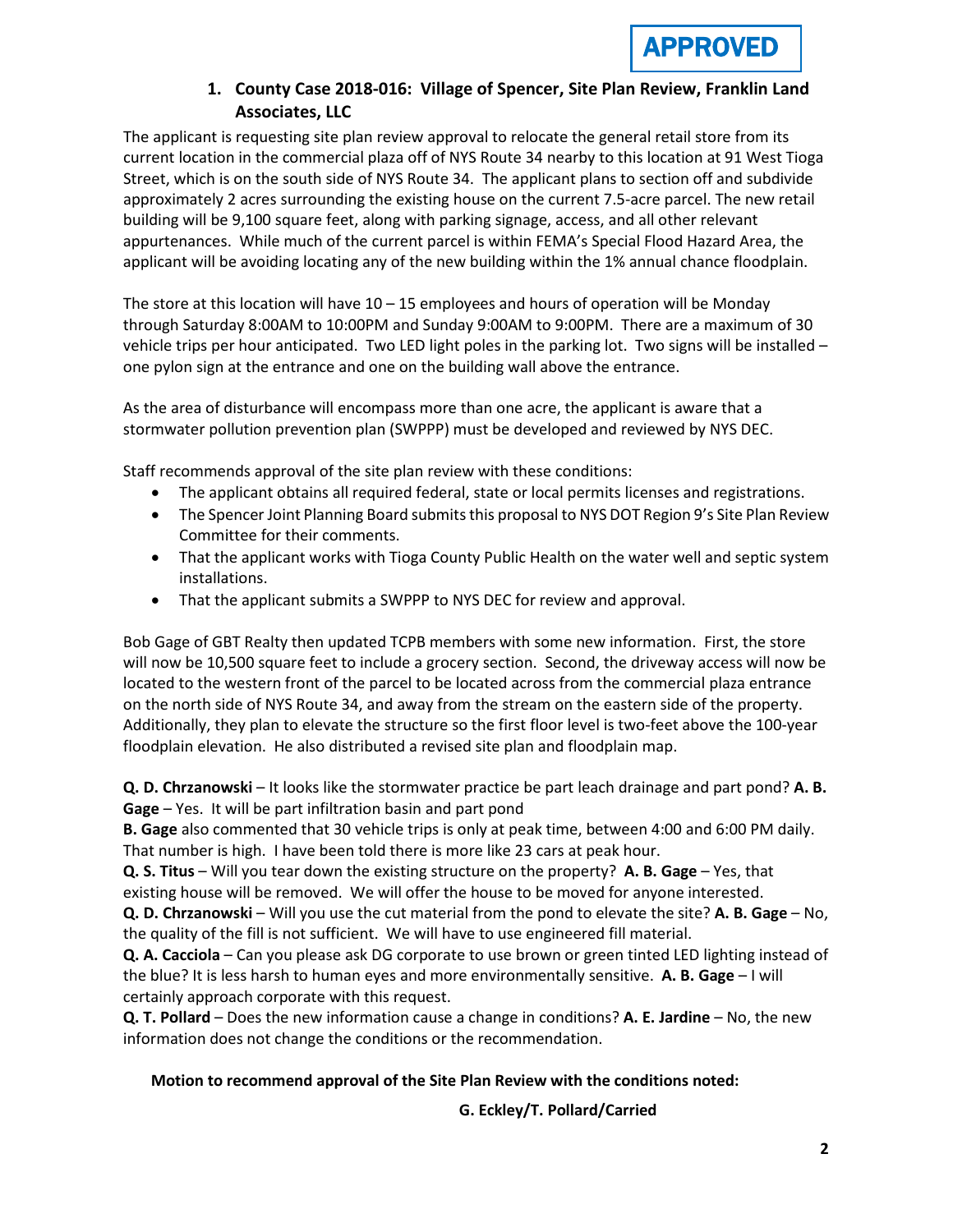APPROVED

| <b>Yes</b>        | 9 |
|-------------------|---|
| Nο                | Ω |
| <b>Abstention</b> | 0 |

# **2. County Case 2018-018: Village of Owego, Site Plan Review, Endless Mountain Veterinary Center**

The applicant is requesting site plan review approval to construct a 1,307 square foot addition to the northwest corner of their current 4,050 square foot building. This addition will contain a waiting room and four new exam rooms and provide handicapped accessibility to the building. The only change will be to add parking spaces along the existing gravel drive that runs along the rear of the building as required by the Village of Owego zoning code. Construction is expected to take four months.

The only Village of Owego zoning code not met is the number of parking spaces. This type of use and size of building require 54 parking spaces, and the applicant shows 30 parking spaces on the site plan. Therefore, an area variance or some other accommodation for overflow parking is needed.

Staff recommends approval of the site plan with the following conditions:

- **1.** That the applicant obtain all required federal, state and local permits, licenses, registrations, and approvals.
- **2.** That the applicant and the Village of Owego Planning Board mutually agree on the specific number of required parking spaces resolved by either designating an overflow parking area on site or requesting the Village of Owego ZBA to grant an area variance. If the latter is decided, the Tioga County Planning Board will waive recommendation on the parking area variance.
- **3.** That the Village of Owego refers this proposal to the NYS DOT Region 9 Site Plan Review Committee for their review and comment on this project.

**Q. T. Pollard** – Does the applicant plan to increase customer volume with this expansion? **A. A. Harding** – No, just service existing customers better.

## **Motion to recommend approval of the Site Plan Review with the conditions noted:**

|                   | J. Current/T. Pollard/Carried |  |
|-------------------|-------------------------------|--|
| <b>Yes</b>        | q                             |  |
| No                | n                             |  |
| <b>Abstention</b> | n                             |  |

#### **III. REPORTS**

- **A. Local Bits and Pieces**
	- 1. Town of Candor A. Cacciola
		- Planning Board is working on a wind energy local law.
		- Having an issue with a family that is living in multiple mobile homes and using shared septic systems on an old farm subdivided parcel

#### **2. Town of Nichols** – P. Moore

• Not in attendance.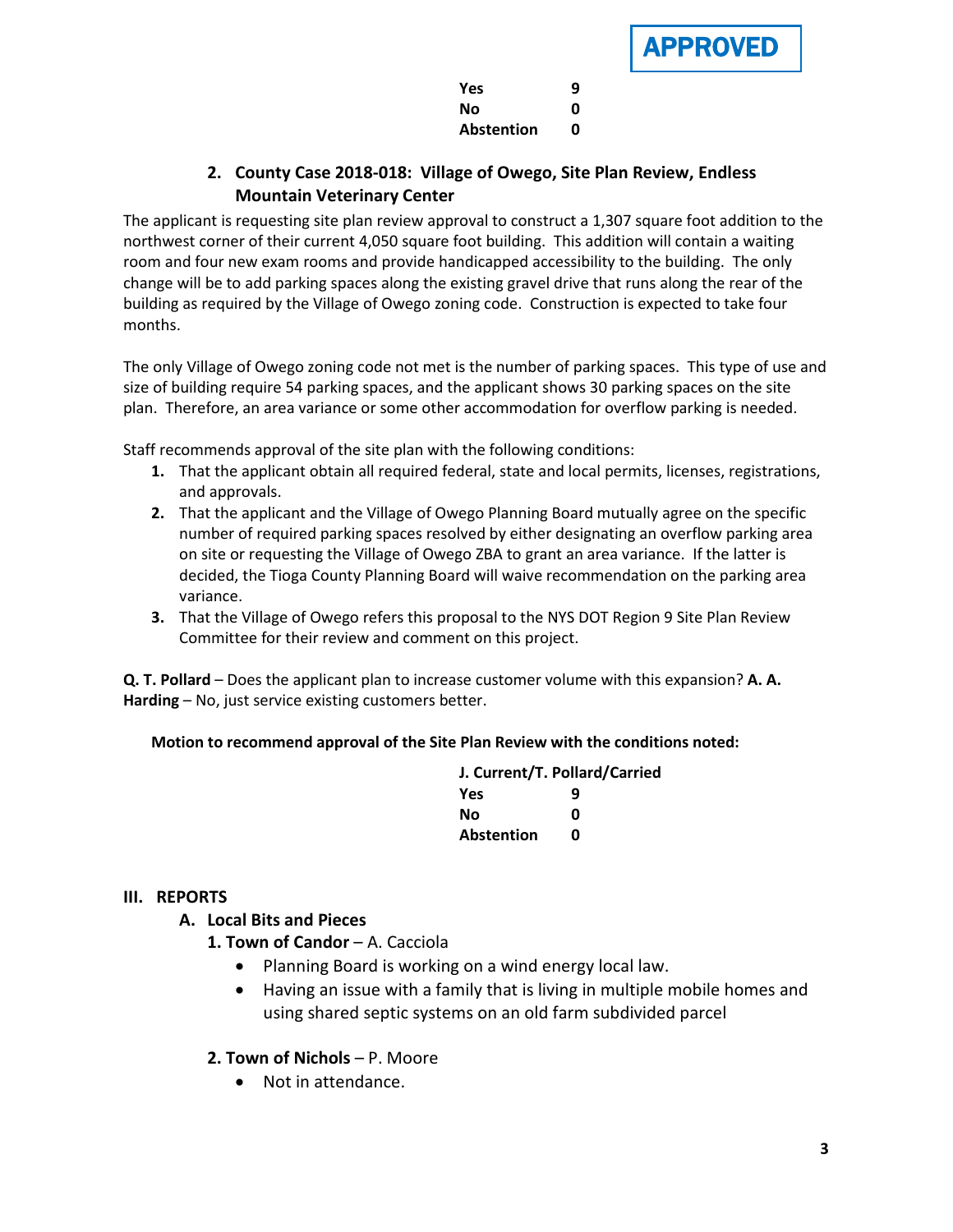

# **3. Town of Berkshire** - T. Pollard

- The Dollar General building shell has been constructed.
- The Amish in the town have built four new barns and a school is now being constructed (location?).
- Town CEO has discovered in NYS Building Code that no junk cars (cars for parts) can be stored on a property. There is still one unregistered car allowed per property. Town Planning Board is now revising their proposed revised junk car law to reflect this.

## **4. Town of Tioga –** D. Chrzanowski

• The Halsey Valley Road – Route 17C intersection road elevation project site is now being elevated. The fill is coming from where the town Highway Department stores salt, so now that site will be flat.

## **5. Village of Waverly** – vacant

- **6. Village of Owego** G. Eckley
	- No report.
- **7. Town of Newark Valley** S. Titus
	- Having problem again of foul order from pig farm. E. Jardine recommended to pursue an investigation with NYS Ag & Markets for sound and reasonable agriculture practice.
- **8. Village of Newark Valley –** M. Reynolds
	- Submitting bills to Restore NY for the tear down of the old ladder factory. Property can now be used for anything except residential use.

## **9. Town of Owego** – J. Current

• Dollar General construction in Apalachin is going well and looks like they are working on the interior now.

## **10. Town of Barton** – G. Updyke

• No report, but E. Jardine discussed the situation with the asphalt pavement expansion project on Route 34.

## **11. Town of Richford** - vacant

## **12. Spencer** – vacant

B. **Staff Report:** E. Jardine reported that the TCPB should have a new member from Village of Waverly for August meeting – Rawley Filbin.

## **IX. OLD BUSINESS**

A. None.

## **X. ADJOURNMENT**